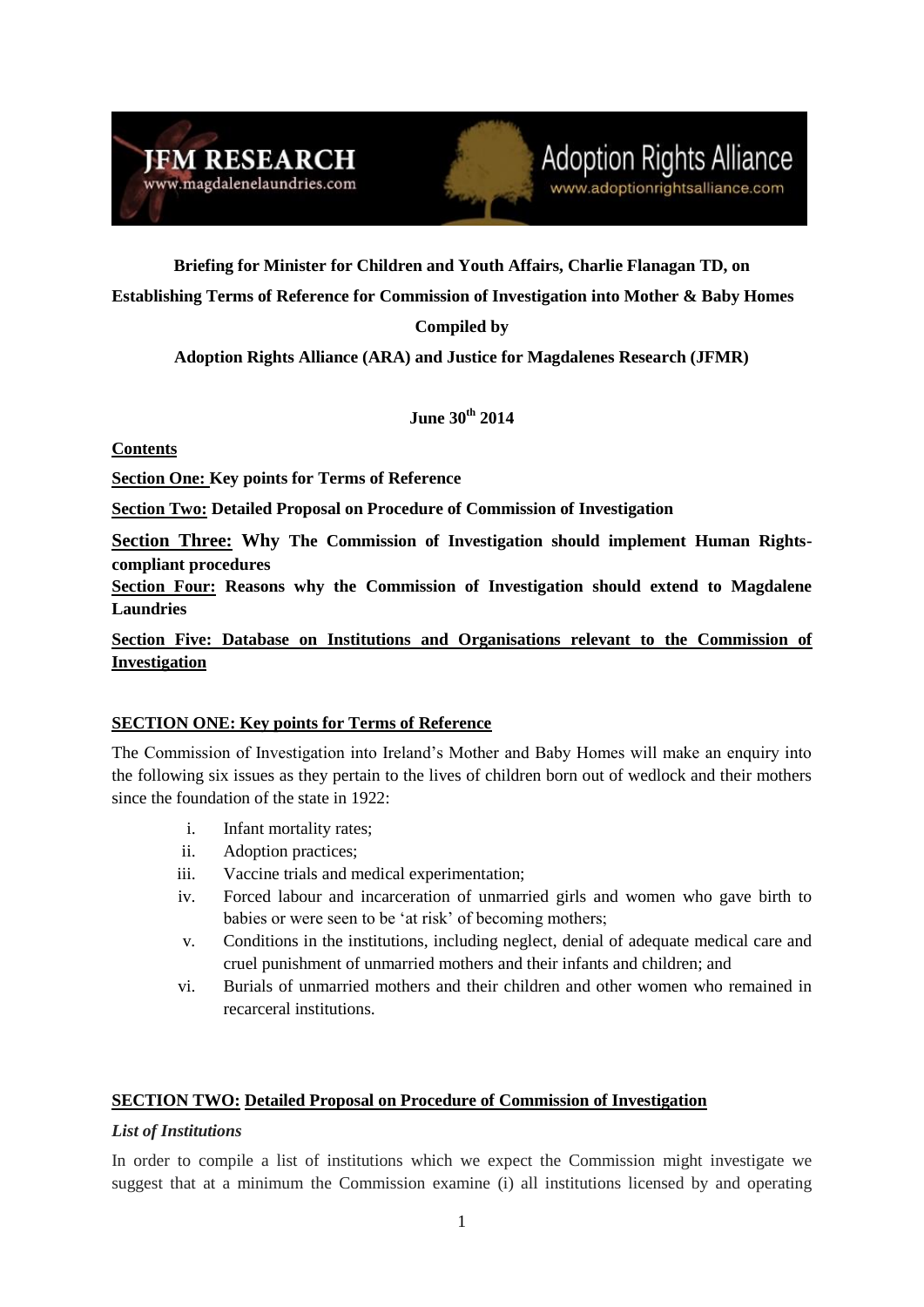under the Registration of Maternity Homes Act, 1934, (ii) those institutions under the denominations of "and other 'special', 'auxiliary', and 'extern' institutions operating under the terms of the Public Assistance Act, 1939, (iii) Magdalene institutions and (iv) private institutions and adoption facilitators. In Section Five we list the institutions which the Commission must investigate and while we consider it comprehensive, it cannot be considered exhaustive as there is a probability that there were a number of private nursing homes and *ad hoc* arrangements that are not fully captured in this list.

In establishing the terms and conditions of the Commission it would be advisable to add a clause to the listed institutions to enable the Commission to investigate those smaller (and more short-lived) institutions which remain unknown at this stage. This clause might be phrased thus: 'The Commission will examine other institutions and arrangements in the State which were involved in the birthing and infant care of children born outside wedlock.'

## *Issues and Questions/Purpose of the Commission*

JFMR and ARA suggest that the Commission of Investigation should focus on the issue of children born out of wedlock in Ireland since 1922 rather than institutions *per se*. We understand that this issue gives rise to six distinct fields of inquiry:

- i. Infant mortality rates;
- ii. Adoption practices;
- iii. Vaccine trials and medical experimentation;
- iv. Forced labour and incarceration of unmarried girls and women who gave birth to babies or were seen to be 'at risk' of becoming mothers;
- v. Conditions in the institutions, including neglect, denial of adequate medical care and cruel punishment of unmarried mothers and their infants and children; and
- vi. Burials of unmarried mothers and their children and other women who remained in recarceral institutions.

All of the above issues should be examined within a human rights framework, in that findings of fact should be reached and recommendations made regarding all potential violations of Constitutional, European and international human rights. The Commission must be capable of establishing, and must establish, the truth. Establishing the truth is the first element of the right to an effective remedy and is a pre-requisite to the other elements of an effective remedy – justice and reparation (including guarantees of non-repetition). $^{i}$ 

### *Phases*

The phases (or modules) of the Commission should be:

### **A. Phase One: Gathering the Archive – deadline of 6-12 months**

- Gathering relevant documentation from national and regional HSE and county archives relating to this issue;
- Gathering documents from all Diocesan and Religious Orders archives in Ireland, at the Vatican and in any 'mother house' for the religious orders operating these institutions (e.g., Sisters of the Sacred Heart in England, Sisters of the Good Shepherd in Angers, France);
- Gathering documents from adoption agencies;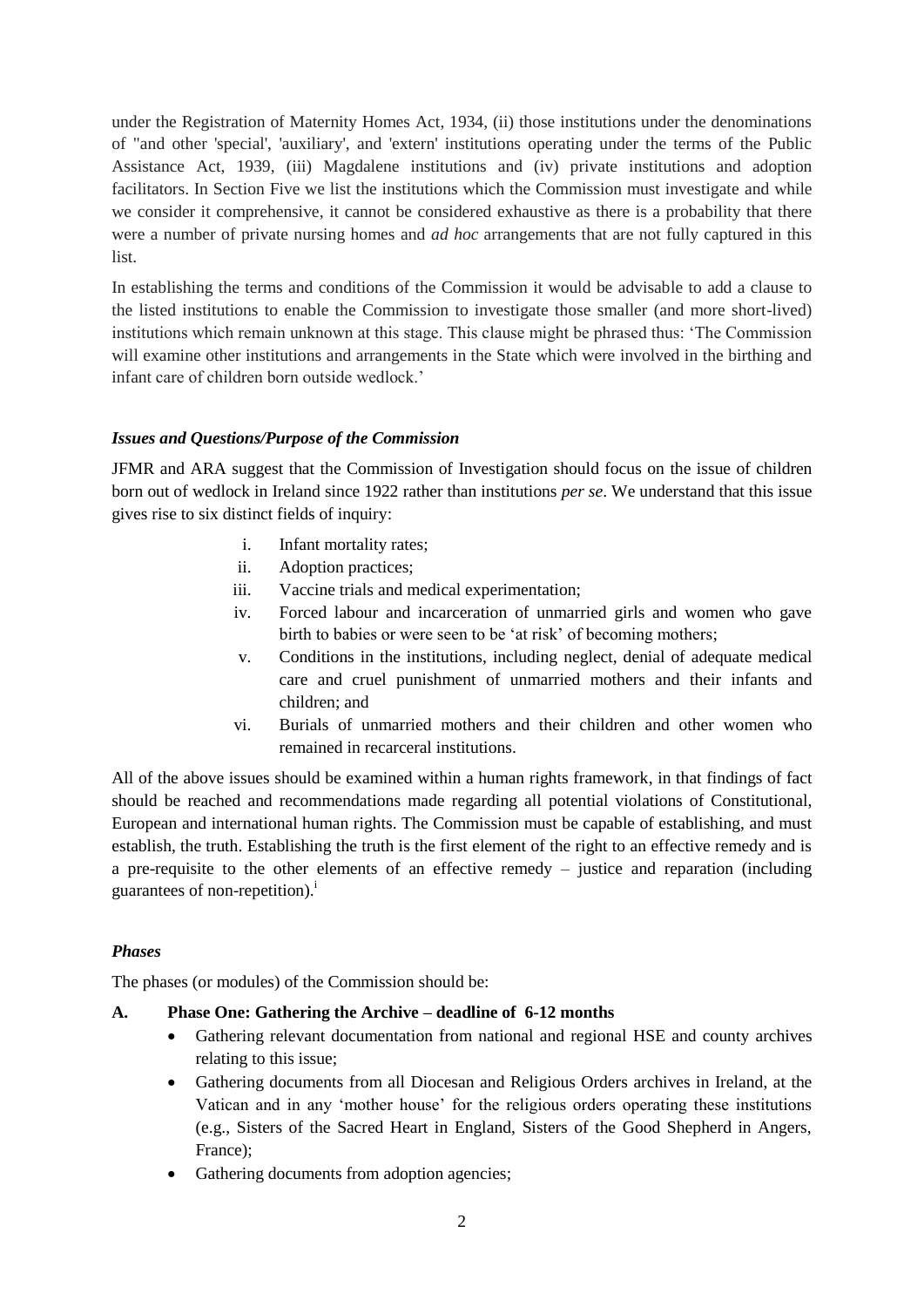- Gathering documents from Adoption Authority of Ireland;
- Interviews with surviving members of the Adoption Board since its inception in 1953;
- Gathering documents from past 'private' adoption facilitators and institutions;
- Gathering documents from international organisations and States;
- Initial archaeological and documentary surveys of burial sites.
- National and international advertising campaign inviting oral and written submissions to the Commission from all interested parties who can provide evidence (experiential and documentary) of the issues above.
- Consideration of oral and documentary evidence that needs to be compelled and initiation of that process.

### **B. Phase 2: Continuation of Archive Gathering & Release of Reports of the Commission**

### *Irish Research Council*

The Commission might consider liaising with the Irish Research Council (IRC) to devise a competitive tendering process for a Principal Investigator who will bring together a team of scholars (from a range of fields) to analyse the archive compiled under Phase 1 of the Commission in a defined time period (max. 24-36 months). We believe that this strategy will result in the most comprehensive, authoritative and cost-effective method of compiling reports to answer questions arising in the six key fields of enquiry. There are funds earmarked for the decade of commemorations which might be used to fund this aspect of the Commission's work.

## *Gathering/analysis of oral testimony*

The Commission should adopt a non-adversarial approach to the gathering of testimony from people born out of wedlock, natural mothers and next-of-kin. Hearings should be optional (there being an invitation for written evidence) and should be undertaken by a panel including at least one expert in alternative dispute resolution. Hearings should be confidential for children born out of wedlock, natural mothers and next-of-kin unless they request otherwise. Other hearings should be open to the media with reporting restrictions imposed to the extent required to protect Constitutional rights to privacy.

### *Preservation of evidence*

Children born out of wedlock, natural mothers and next-of-kin should have the option of deciding whether they wish their evidence to be destroyed at the Commission's conclusion or preserved, anonymously or otherwise. All other evidence gathered by the Commission should be preserved in a public archive, with all necessary personal confidentiality protections.

### *Independent advocacy and support service*

Throughout the Commission's work, there must be a properly resourced independent advocacy and support service to assist children born out of wedlock, natural mothers and next-of-kin in engaging with the Commission. This must be accessible to children born out of wedlock, natural mothers living in Ireland and living abroad, including in the UK, USA, Canada, and Australia. Branches of this service could be located in existing community law centres and other accessible locations. Crucially,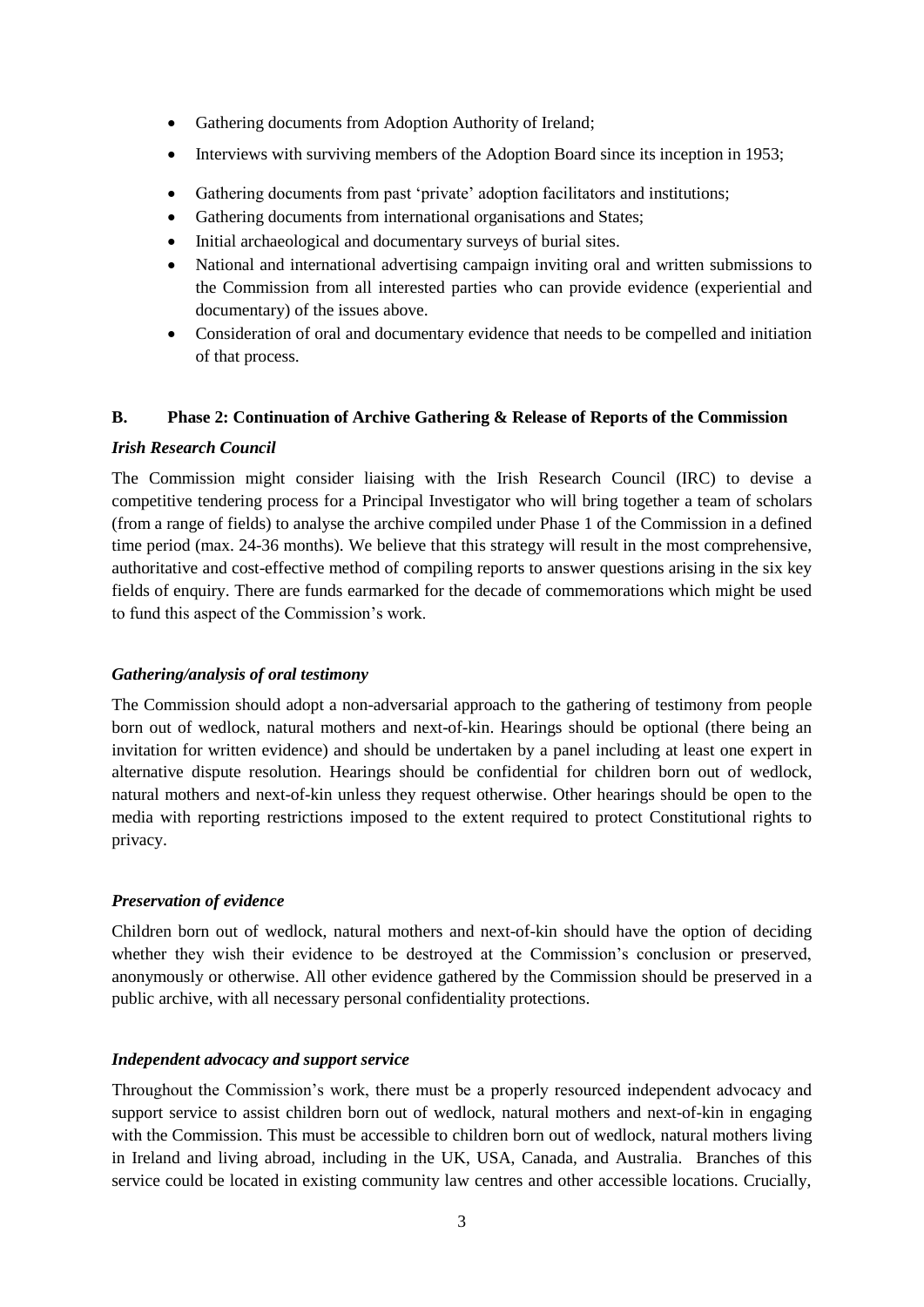the service will need a well-staffed helpline, accessible daily and widely advertised. We recommend that psychological support and legal representation be provided, in-house and/or on a referral, cappedfee basis, to enable children born out of wedlock, natural mothers and next-of-kin to provide written evidence to the Commission and/or to engage in an oral hearing where desired.

### *Interim reporting*

The Commission should issue reports every six months, listing the evidence received and reviewed so that children born out of wedlock, natural mothers and other interested parties have the opportunity to comment.

### *Advisory Board*

In the interests of transparency and communication with children born out of wedlock, natural mothers, advocates and other interested parties, we recommend that the Chairperson of the Commission establish an Advisory Board, representative of key stakeholders that will meet on a monthly basis to facilitate two-way communication. This would include updates on progress, feeding issues to the commission and enabling individual children born out of wedlock, natural mothers to reach out to members of the Advisory Board to share concerns. Early meetings would assist and speed up investigations and gathering of information, as valuable information would be shared regarding the existence of records and other evidence. We suggest that the Advisory Board could be made up of three or four children born out of wedlock, natural mothers, including at least one next-of-kin, advocates, Human Rights specialists, academics (historians/social work specialists), a psychologist, a representative of the religious orders, and a journalist.

## *Final Report*

The report might be comprised of six modules, each setting out the evidence considered and including findings of fact, conclusions regarding human rights violations and final recommendations to the State to take further appropriate action to ensure justice and reparation:

### **i. Infant mortality rates**

- In so far as can be determined, what were the relevant mortality rates for children born out of wedlock who spent time in one of these institutions? Were there differences between institutions?
- How were these deaths reported and investigated at the time?
- How did the State react to reports of such deaths?
- Was there accurate reporting of deaths?
- How does this death rate compare to that of children born within marriage?
- If there were heightened illness rates and mortality rates for children born in the institutions, what were the causes?
- If there were avoidable causes of heightened illness rates and high mortality rates, were there persons, institutions, and/or bodies (non-governmental and/or governmental) who are culpable?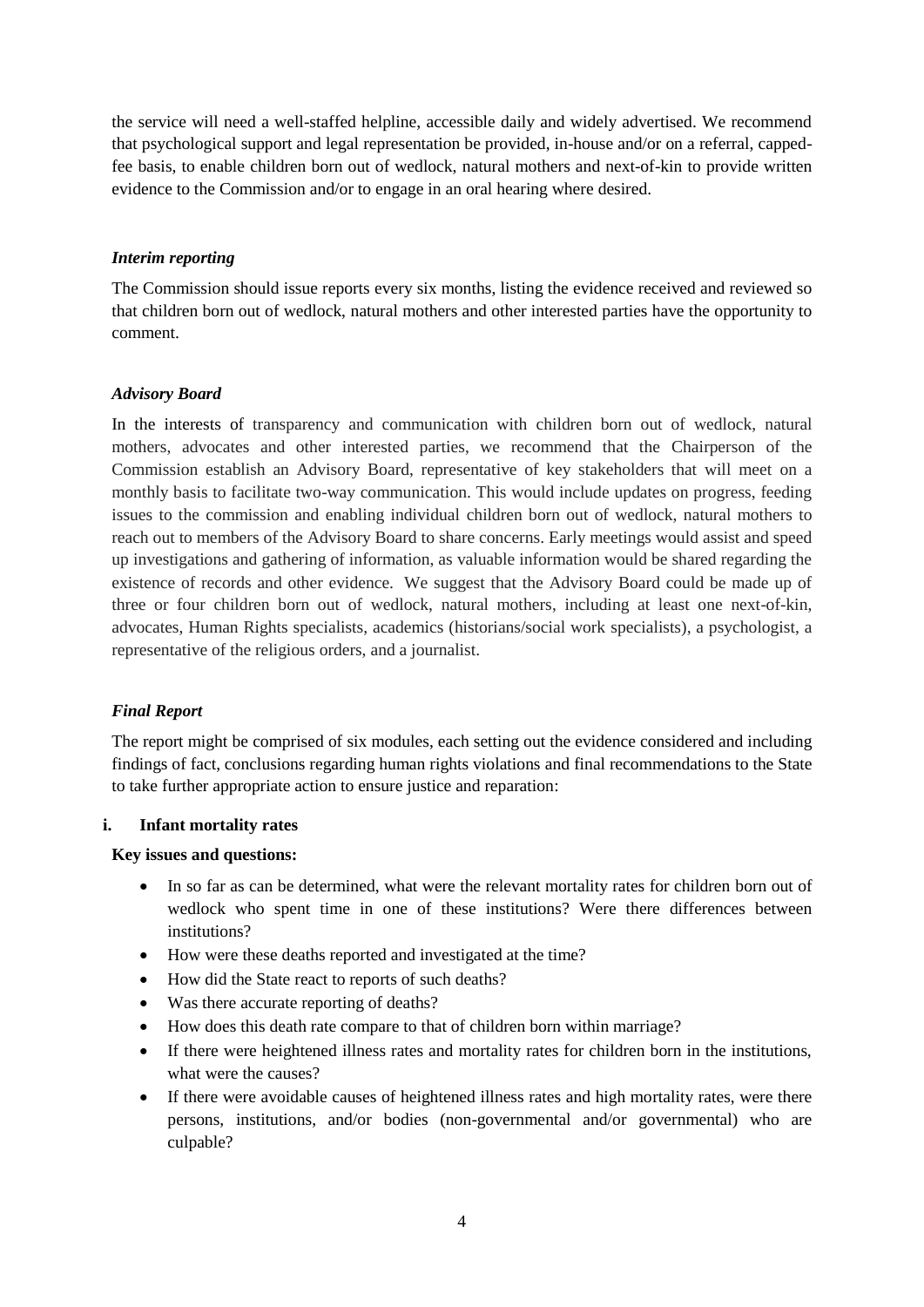- What were the management / structural / financial circumstances surrounding the deaths, within the institutions and within the State apparatus?
- What if any violations of Constitutional, European and/or international human rights occurred and/or are continuing and who is responsible?

## **ii. Adoption practices**

- Was there discrimination and prejudice against adopted people and others born out of wedlock?
- Was informed consent obtained from all women and girls who gave their children up for adoption?
- Were women and girls offered alternatives to adoption?
- Did natural mothers sign contracts or letters requiring or requesting confidentiality?
- What supports were in place for natural mothers after the adoption of their children?
- What follow-ups took place after the child was adopted?
- Did the Adoption Authority (then the Adoption Board) adequately oversee adoption practices?
	- o What was the regulation framework of adoption agencies?
	- o How was the suitability of adoptive parents ascertained?
	- o Was the Adoption Authority aware of illegal adoptions and, if so, how did they respond?
	- o Did the Adoption Board ensure the registration of births of all children who were to be adopted?
- **US Adoptions**
	- o What was the involvement of the Department of External Affairs (now Foreign Affairs) in facilitating these adoptions?
	- o How many Irish passports were issued for Irish children leaving the country for adoption?
	- o What was the nature of any and all agreements between the hierarchy of the Irish Catholic Church (and/or representatives thereof), the Irish State, the US Embassy in Dublin, and the US National Conference for Catholic Charities in arranging for and enabling these adoptions?
	- o What was the nature of any and all agreements between agencies of the Irish State and the religious orders and county managers facilitating adoptions of Irish children abroad?
	- o What actions did the State take to ensure each child leaving Ireland for adoption overseas was legally adopted in other jurisdictions?
	- o What actions did the State take to prohibit trading of Irish children on the international adoption black market?
- What steps did the State take to oversee the Adoption Board?
- What steps did the State take to ensure the legality of adoptions?
- Non-registration of births what steps did the State take to ensure that every child's birth was registered?
- Why was St. Rita's Nursing Home allowed to continue in operation after Mary Keating's conviction for falsifying birth certificates?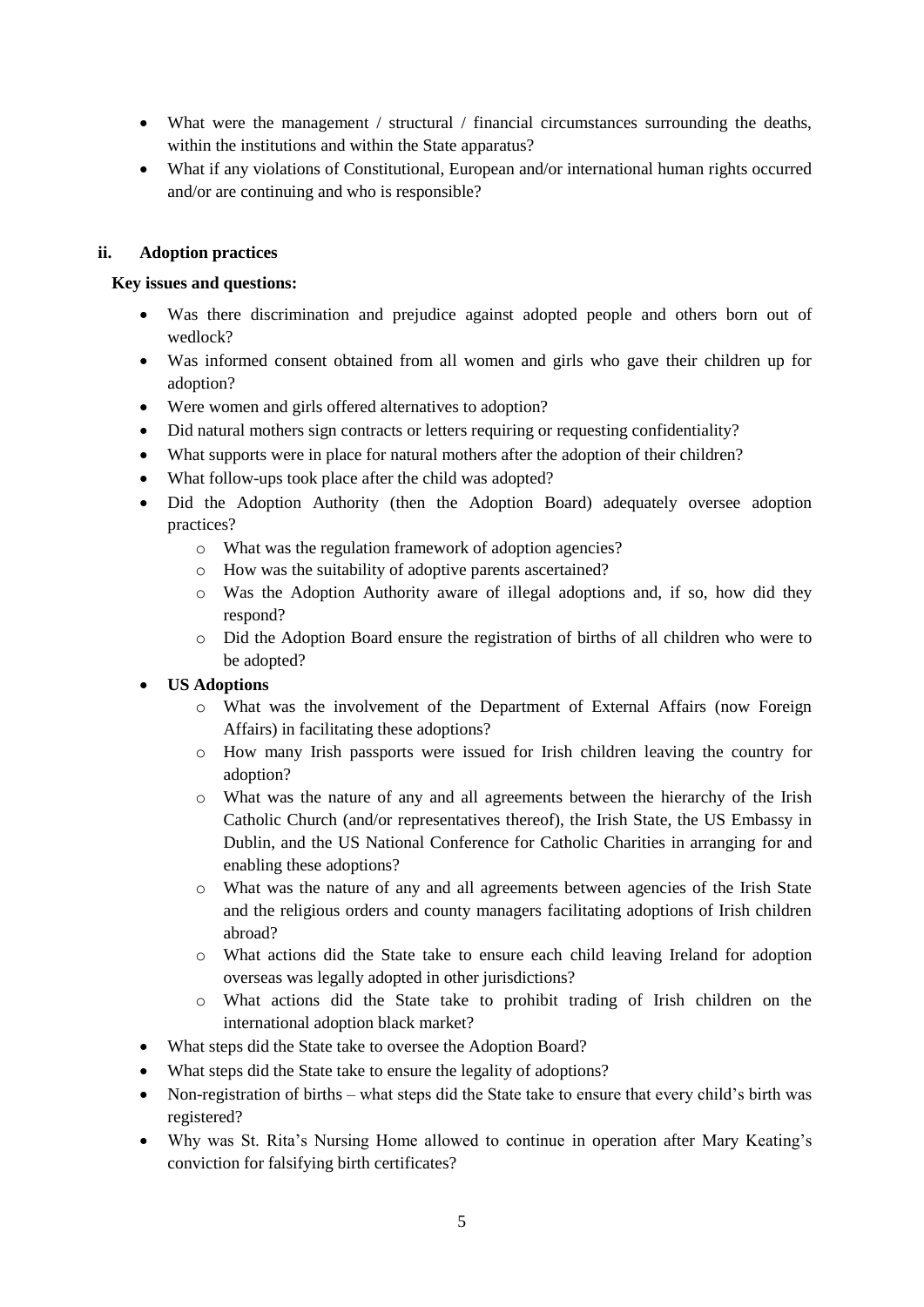- How did Irish legislation on adoption compare to the UK and the US?
- Did any individuals or institutions benefit financially from the adoption of children?
- What if any violations of Constitutional, European and/or international human rights occurred and/or are continuing and who is responsible?

## **iii. Vaccine trials and medical experimentation**

### **Key issues and questions:**

- What institutions engaged in vaccine trials and medical experimentation? Was informed consent obtained from the mothers of these infants?
- What was the nature of the trials and experiments and who carried them out?
- Under whose authority did the trials take place?
- Did the institutions benefit financially from the trials?
- Were the trials lawfully and ethically conducted?
- What effect did the trials have on the infants concerned?
- Was the health of the infants monitored afterwards?
- Were the adoptive parents informed that their adopted child was involved in such trials?
- If there were medical trials that were unlawfully conducted or which led to harm, are there persons, institutions, corporations, bodies (non-governmental and governmental) who are culpable?
- What if any violations of Constitutional, European and/or international human rights occurred and/or are continuing and who is responsible?

# **iv. Forced labour and incarceration of unmarried girls and women who gave birth to babies or were seen to be 'at risk' of becoming mothers**

- Under what circumstances did women and girls find themselves incarcerated in Mother and Baby homes and other institutions including Magdalene Laundries?
- What was the political, administrative and financial relationship between central government, local government and religious authorities in the committal of unmarried mothers into religious and local authority institutions?
- Who decided on the women's length of stay in these institutions?
- What was the relationship between the different institutions; how were women transferred across the institutional network?
- Did the women and girls enter voluntarily?
- If some women and girls entered voluntarily, did their detention become involuntary and in what circumstances?
- What were the circumstances surrounding the requirement to remain for two to three years in the home or pay a bill to leave immediately?
- If a woman or girl wished to leave but could not pay the required sum could she leave anyway?
- Who was financially responsible for the maintenance of these women in institutions?
- Were the women and girls forced to work and what were the circumstances?
- Were the women and girls paid for their work?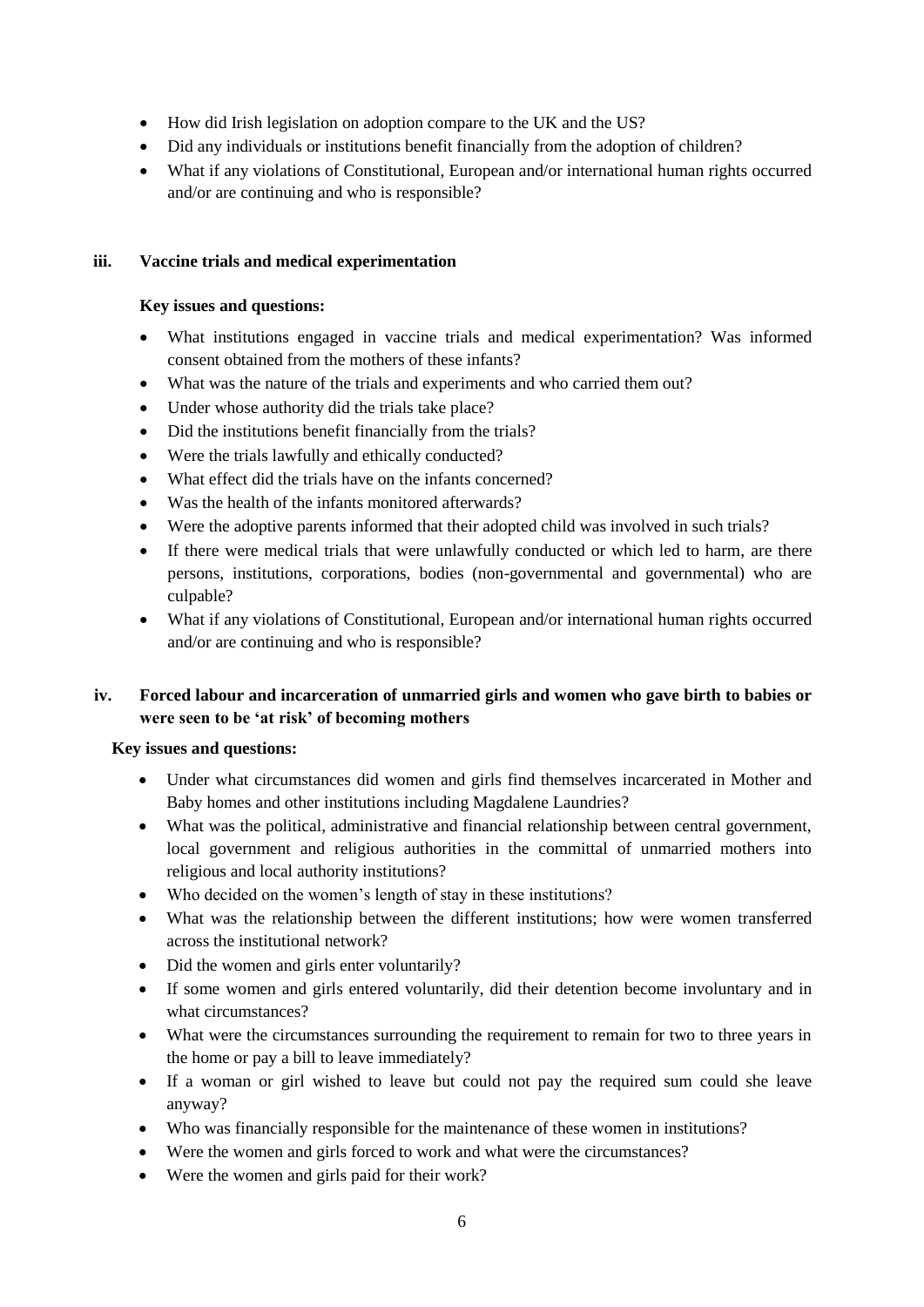- Did the institutions rely and/or benefit financially from the forced labour of these women and girls?
- What were the circumstances surrounding women and girls who were transferred from Magdalene Laundries to give birth and then transferred back to the Magdalene Laundry after the birth of the child?
- What if any Constitutional, European and/or international human rights violations occurred and/or are continuing and who is responsible?

# **v. Conditions in the institutions, including neglect, denial of adequate medical care and cruel punishment of unmarried mothers and their infants and children**

# **Key issues and questions:**

- Was adequate medical care afforded to women and girls who gave birth in these institutions?
- Was adequate medical care given to the infants in the institutions?
- Were the women and girls and their children subjected to neglect?
- What if any physical, emotional and/or sexual abuses took place in these institutions?
- What were conditions like?
- Did the State adequately oversee and regulate these institutions?
- Were women and girls allowed to spend time with their children?
- In institutions where natural mothers were not present, what efforts were made to ensure the psychological wellbeing of the children?
- Were family members allowed to visit?
- In the case of institutions such as Temple Hill, where natural mothers paid for their children to stay there, to what extent did the institutions benefit financially from this arrangement?
- What was the disciplinary regime in these institutions and did systematic abuse of women occur?
- What was the maternal mortality of institutionalised unmarried mothers, and was it higher than the rate for the general population?
- Were institutionalised unmarried mothers denied adequate medical treatment?
- What was the official government attitude to the conditions of institutionalised women?
- What was the system of official government inspection?
- Why did the Department of Local Government and Public Health, and later the Department of Health, fail to adequately supervise these institutions?
- What if any violations of Constitutional, European and/or international human rights occurred and/or are continuing and who is responsible?

# **vi. Burials of unmarried mothers and their children and other women who remained in recarceral institutions.**

- Were children born in Mother and Baby Homes baptised? Are there records of these baptisms? And, in cases where children were baptised but subsequently died, were they buried in recognised cemeteries (i.e., on sanctified ground)?
- How many children were buried in non-sanctified ground?
- Were there funeral masses for children who died in institutional settings?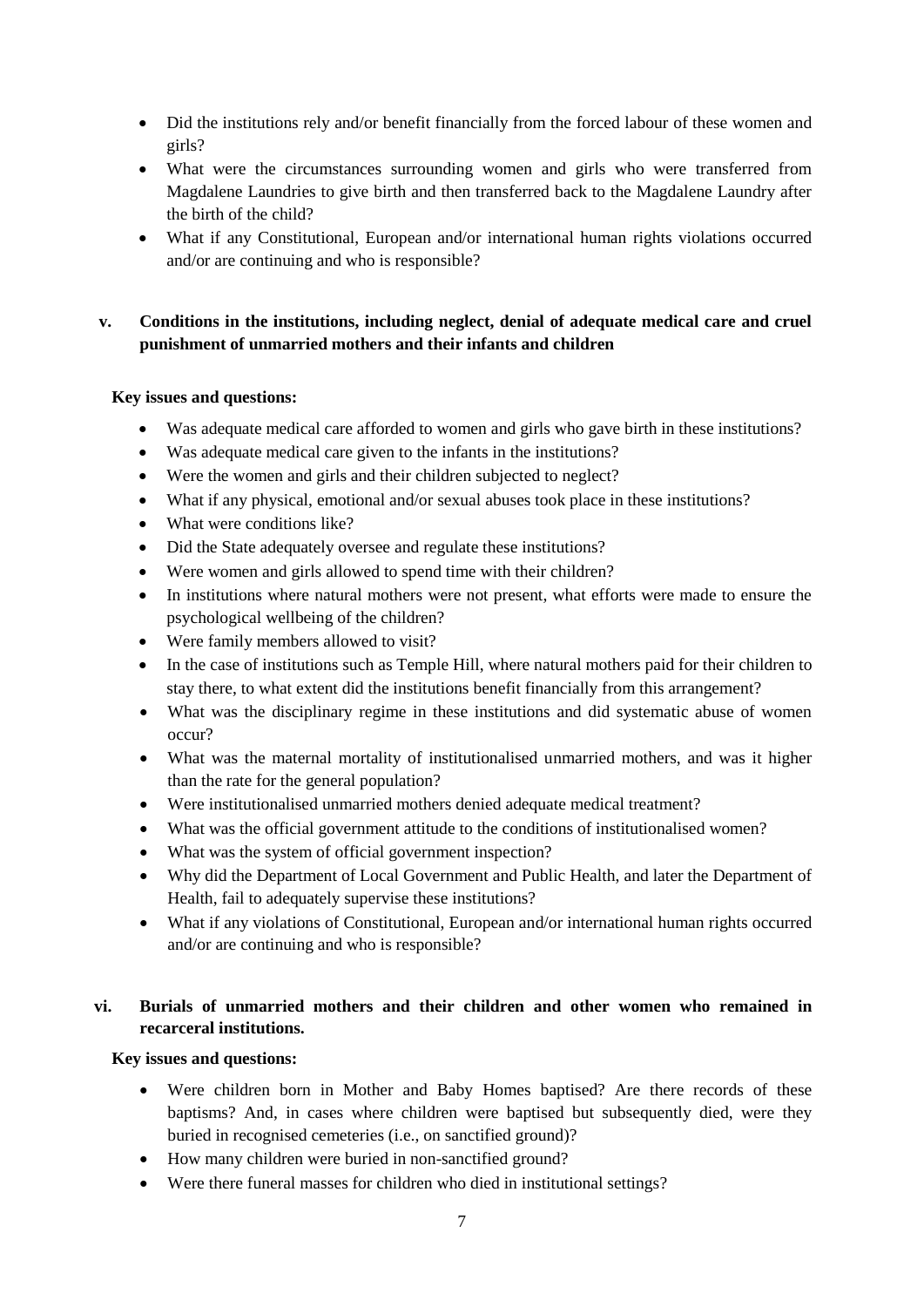- Were there funeral masses for mothers who died in, or shortly after, childbirth in institutional settings?
- What was the series of events that led to the High Park exhumations and cremations?
- How many women died in Magdalene Laundries after 1922. How many of these women were buried by the religious orders operating the institution? How many of these women were returned to their families for burial? Where are they buried?
- Are there appropriate and accurate memorial headstones at the burial sites for mothers, babies and Magdalene women throughout the country?
- What if any violations of Constitutional, European and/or international human rights occurred and/or are continuing, and who is responsible?

## **vii. Recommendations**

- Recommendations could include:
	- o A public acknowledgement of the abuses suffered
	- o A State apology
	- o A redress scheme
	- o A transitional justice component, including an educational curriculum on the treatment of vulnerable women and children in Irish society
	- o Criminal / civil proceedings to ensure accountability of perpetrators

### *Commissions of Investigation Act 2004*

We are concerned that certain provisions of the Commissions of Investigation Act 2004 are not appropriate for this inquiry:

- Section 19: Statements, admissions and documents given to the Commission in the course of its investigation are not admissible as evidence against a person in any criminal or other proceedings;
- Section 39: Blanket restriction on the section 4, Data Protection Act 1988, right of access to data where that data has been provided to the Commission in the course of its investigation;
- Section 40: Blanket restriction on the application of the Freedom of Information Acts 1997 to 2003 regarding records of the Commission's investigation other than general administration records.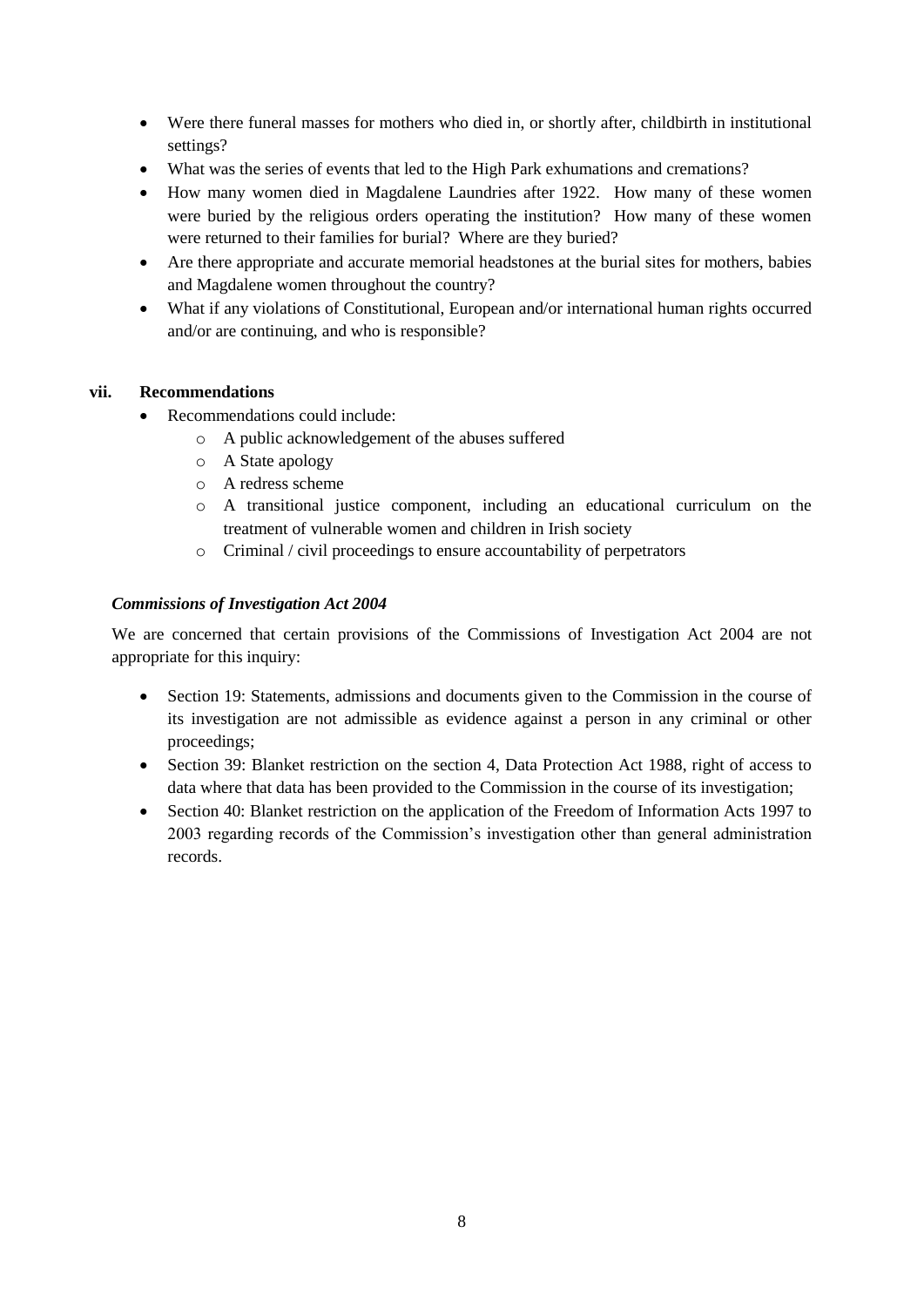# **SECTION THREE: The Commission of Investigation should implement Human Rights-compliant procedures**

## **Women's Human Rights Alliance, JFM Research, Adoption Rights Alliance & Bethany Children born out of wedlock, natural mothers Group:**

To comply with European and international human rights law, the investigation should:

- (a) be carried out by an independent Commission, the members of which shall be chosen for their recognized impartiality, competence and independence as individuals. In particular, they shall be independent of any suspected perpetrators and the institutions or agencies they may serve. **JFMR, WHRA, ARA and Bethany Children born out of wedlock, natural mothers Group call for an independent international expert to form part of the Commission,** given the international dimensions of adoptions from mother and baby homes.<sup>ii</sup>
- (b) have the power and obligation to obtain all information necessary to the inquiry, in order to make findings of fact regarding alleged human rights abuses; $\ddot{u}$
- (c) have at its disposal all the necessary budgetary and technical resources for effective investigation:<sup>iv</sup>
- (d) have the authority to issue summonses to witnesses, including any officials allegedly involved, and to demand the production of evidence; $v$
- (e) be conducted with reasonable expedition; $\ddot{v}$
- (f) have a sufficient element of public scrutiny to secure accountability in practice as well as in theory;<sup>vii</sup>
- (g) involve children born out of wedlock, natural mothers, next-of-kin and representative groups in the procedure such that they are informed of and have access to any hearing and all information relevant to the investigation, and that they have the opportunity to provide evidence and comment on the evidence being examined;<sup>viii</sup>
- (h) Issue a public notice inviting the submission of relevant information and written statements, and providing instructions to persons willing to testify.<sup>ix</sup> Notice should be disseminated in a manner designed to reach children born out of wedlock, natural mothers and next-of-kin, including in rural and international locations and those without access to internet;
- (i) Issue conclusions, findings of fact and recommendations based on its findings at the end of its investigation. $^x$

### **SECTION FOUR:**

## **Reasons why the Commission of Investigation should extend to Magdalene Laundriesxi**

## **1. The Commission will need the Magdalene records to discover the facts about women who had children in mother and baby homes**.

- Researchers had assumed that no babies were born in Magdalene Institutions but we know now from oral testimony that babies were born and nursed at the Magdalene Institution, Sean McDermott St.
- The McAleese Committee destroyed all copies and returned all records received from the religious orders responsible for running the Magdalene Laundries as a result of its lack of statutory powers to compel evidence.<sup>xii</sup> Therefore these records are not currently in the State's possession.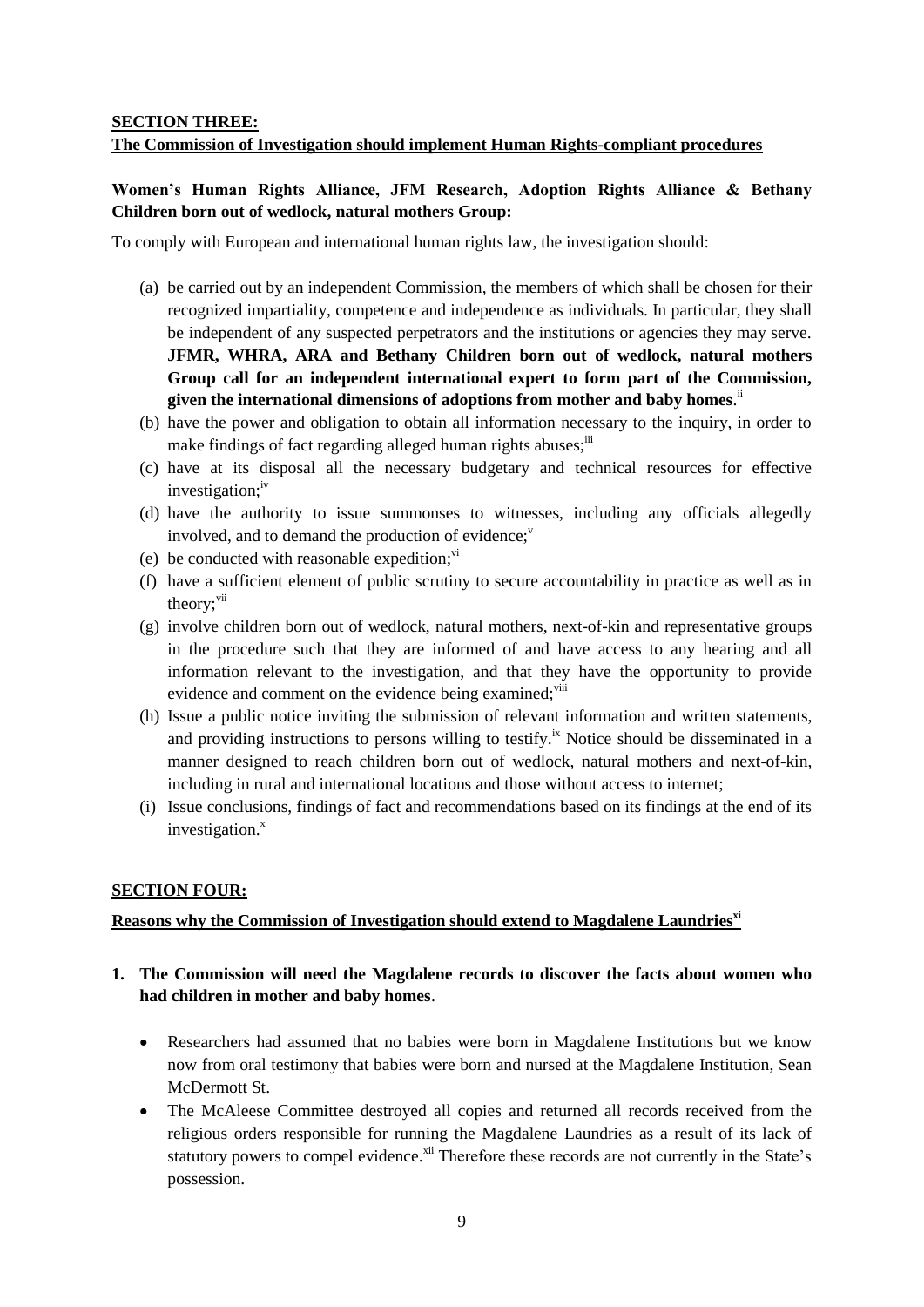- There was significant traffic of women between mother and baby homes and Magdalene Laundries. JFM's *Principal Submission* to the McAleese Inquiry, based on limited research in State archives, identified 26 cases of children in the Tuam Baby Home between 1953 and 1958 whose mothers were listed as "in the Magdalen", and an additional 25 women between 1951 and 1968 transferred from Sean Ross Abbey to institutions operated by the "Good Shepherd" nuns.<sup>xiii</sup> In addition, it was State policy in 1933 that unmarried mothers who had given birth a second time would be transferred to a Magdalene Laundry.<sup>xiv</sup>
- Magdalene Laundries were a part of an institutional network which included mother and baby homes and county homes. Central government officials frequently called on local authorities to transfer women in county homes to Magdalene Laundries and Mother and Baby Homes.<sup>xv</sup> These institutions were effectively different branches of an integrated and inter-related system, and it would be illogical not to examine them all together in the inquiry.

# **2. The McAleese Committee failed unjustifiably to analyse existing records to determine the identities and fates of women transferred to Magdalene Laundries from mother and baby homes**

- Prof James Smith, of JFM Research, informed the McAleese Committee in February 2012 of the existence of bi-annual reports from Department of Health archives with information for children in the Tuam Baby Home for whom the "Whereabouts of Parents" is recorded as "Mother in the Magdalen Home" and/or "Mother in the Galway Magdalen Home."
- Prof Smith encouraged the Committee to "request a review" of all such local authority biannual reports and to establish "the fate of these particular mothers" and determine "how long they remained" in the Laundry? He asked about the children involved: "what befell" them, whether "they were adopted," and "did they survive"?
- In late 2012 JFM Research produced for the McAleese Committee a spreadsheet detailing 24 children whose mothers had, according to the Tuam records, been transferred to a Magdalene Laundry between 1953 and 1958.<sup>xvi</sup> The spreadsheet redacted the children's full names but included the file numbers so that the Committee to do its own follow-up research and retrieve the children's (and mothers') identities.
- The McAleese Committee failed to analyse the original records from Tuam. It also failed to discover whether similar records from other institutions exist.
- The McAleese report stated:

181. Information was also identified in the annual returns of the Tuam Home to the *Department of Health. The information recorded in those cases differs, as it is focused primarily on the children in the home. Nonetheless, between 1950 and 1965, the returns calculating the number of and providing information on children in Tuam identified that the mothers of 24 of these children were in a Magdalen Laundry ("Mother in Magdalen Home"). …*

*The files in question identify the women and children by initials only, with the result that the Committee was unable to track these cases in the records of the Religious Congregations to determine what subsequently became of the women in question. (pg. 498-9)*

 At a minimum, the Committee failed to survey the bi-annual returns for other local authorities. It had access to the original archival documents, on which the child's name is given. Using the child's name or register number (also listed on the bi-annual returns), the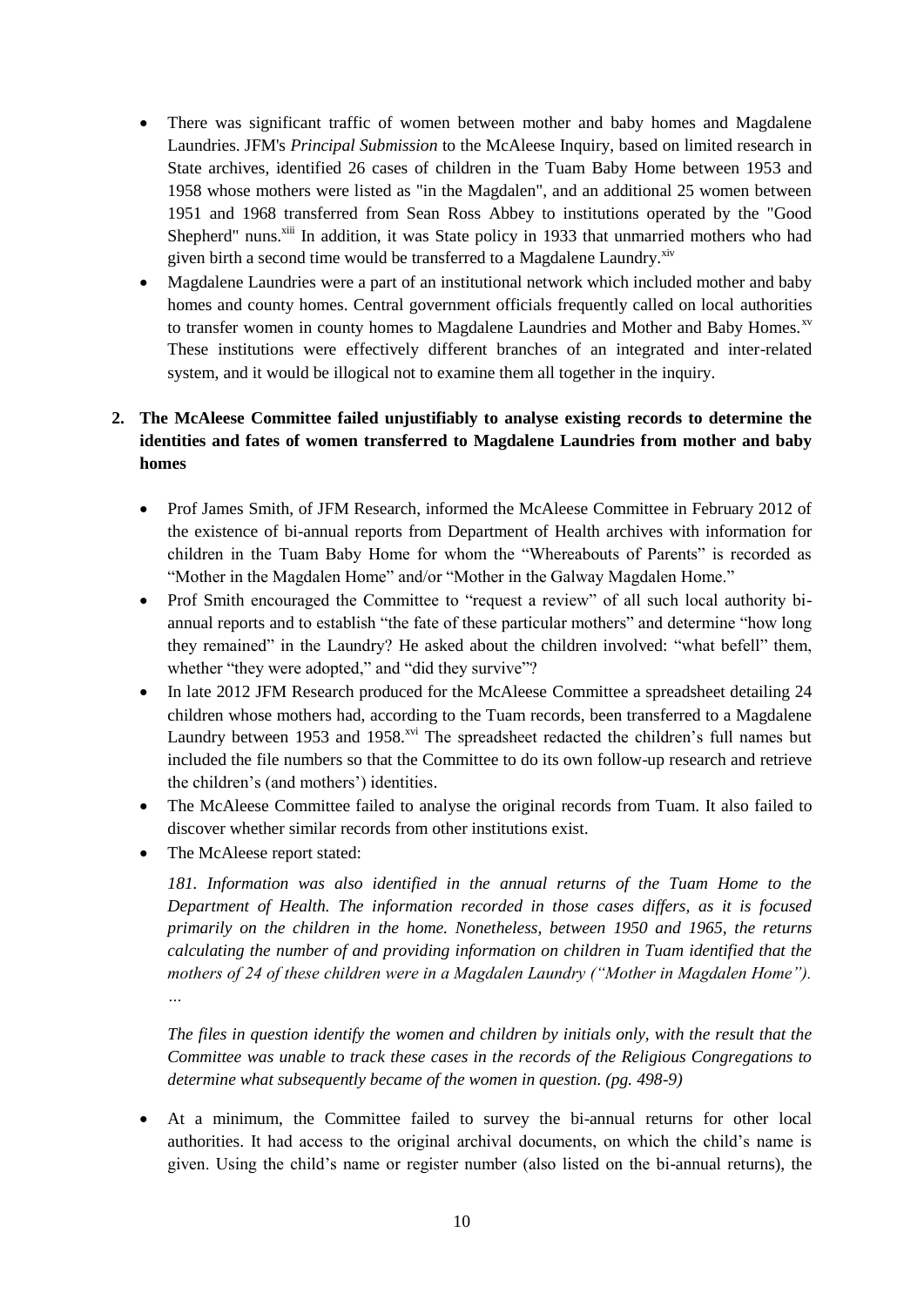Committee might then have searched the AIRR (Access to Institutional and Related Records) Index, which lists information for all children in the system. If that proved futile, it might have cross-referenced the names against the Tuam "Registration of Births Memorandum Book," which lists the mother's name, home address and date of birth. Was this deposited with Galway Co. Council when the institution closed in 1961? Is it now in the possession of the HSE?

- The above failures deny families in Ireland today the right to know their identity and the fate of the next of kin.
- The McAleese Report points out that the HSE was "unable to provide the names or further details …before the publication date of this Report" and consequently "it was not possible for the Committee to track these cases in the records of the Religious Congregations or to determine what became of these women after their admission to a Magdalen Laundry" (496). The proposed Commission of Investigation provides the occasion to complete these tasks.
- In examining local authority records, the McAleese Report relied on County and City Managers offices (442) to conduct searches, rather than professionally trained historians with expertise in archival research. In turn, a number of local authorities, including the Kerry County Council, reported that there was no relevant material in the archives. This approach was flawed and recent historical research on the Kerry Board of Health and Public Assistance has identified material relating to Magdalene Laundries.<sup>xvii</sup>

## **3. Justice for Magdalenes Research was prevented by a specific Diocesan Archive from providing highly relevant documentation to the McAleese Committee**

- As set out in public Principal Submission to the McAleese Committee, Justice for Magdalenes Research alerted the McAleese Committee to the existence of highly pertinent documentation relating to abuse in one of the Magdalene Laundries in a specific Diocesan Archive.<sup>xviii</sup> The Archive refused permission to Prof James Smith to share this documentation, or analyses thereof, with the McAleese Committee and the documentation did not appear in the McAleese Committee's report, although JFM Research understood the Committee to have visited the Archive.
- This issue is linked to Issue 2 above. Had the McAleese Committee identified the names of mothers who were transferred from the Tuam mother and baby home, the Committee might also have asked that specific Diocesan Archive to search its holdings for information on these "mothers." These women were transferred from the Archdiocese of Tuam into that specific Diocese, and the McAleese Report identifies the Bishop of that Diocese as local ordinary taking an active interest in the operation of the specific Magdalene Laundry.
- The specific Diocesan Archive is continuing to refuse permission for Prof Smith to publish any information from that Archive. JFM Research encourages the proposed Commission of Investigation to compel all available evidence from all Diocesan Archives in which either a Magdalene Laundry or a Mother and Baby Home operated.

# **4. The McAleese Committee did not investigate individual complaints of abuse in the Magdalene Laundries**

• The McAleese Committee did not have the mandate to investigate abuse in the Magdalene Laundries; it was established to inquire into state involvement with the institutions only. Therefore it did not issue a public invitation for evidence or complaints, and it did not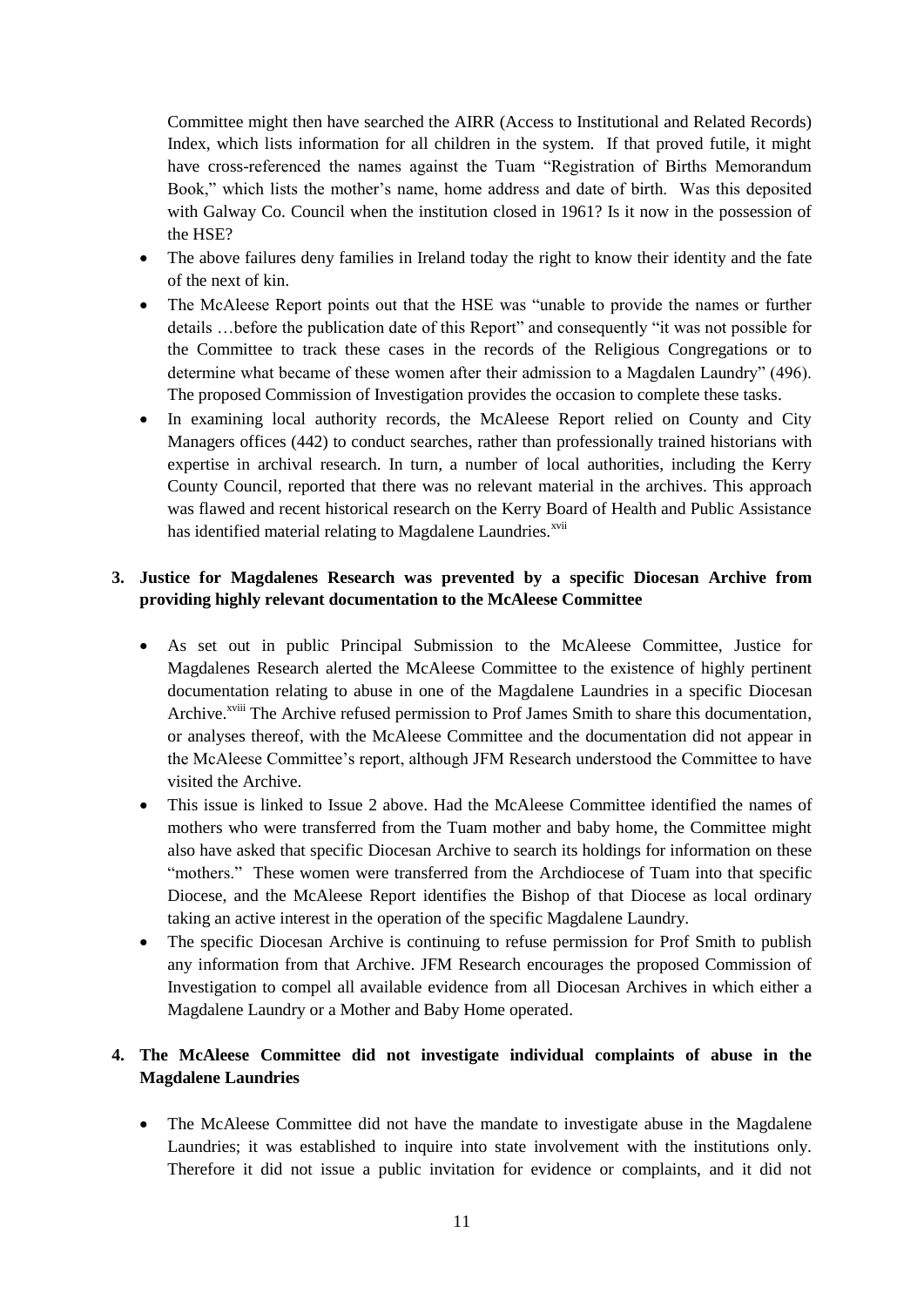investigate or make findings as to the existence of human rights abuse including forced labour, servitude or arbitrary detention. Justice for Magdalenes Research submitted 793 pages of survivor testimony to the McAleese Committee, none of which appeared in the Committee's Report.

 The Irish Human Rights and Equality Commission (Designate) has raised the continuing failure to investigate the abuse in Magdalene Laundries with the UN Human Rights Committee, which will examine Ireland in Geneva this July. On  $10<sup>th</sup>$  June 2014, the IHREC (Designate) issued a press release stating:

*"The McAleese Inquiry into the Magdalen Laundries was non-statutory and although the Taoiseach's apology and promise of an ex gratia compensation system are welcome, they do not correspond to human rights remedies. A prompt, thorough and independent inquiry with the powers to establish the truth and lead to timely remedies for victims is still outstanding."xix*

- The UN Committee against Torture has repeatedly called on the government to investigate fully and independently the extent of abuse which occurred in the Magdalene Laundries.<sup>xx</sup>
- Amnesty International Ireland has called for the inclusion of the Magdalene Laundries in the proposed Commission of Investigation. Its most recent press release on the issue states:

*"The 2013 interdepartmental review is a model of how not to carry out effective investigations into past human rights abuses…In addition, the government has used that review to downplay the human rights abuses in the Magdalene Laundries. The government must approach this new Commission of Investigation process with greater integrity. Most particularly, the government must also, once and for all, deal with the countless allegations of arbitrary detention, forced labour and ill-treatment of women in the Magdalene Laundries."xxi*

# **5. All religious orders responsible for the Magdalene Laundries have refused to apologise or provide compensation**

 This is despite the former Minister for Justice, Alan Shatter TD, having written to the religious orders four times to request a contribution to the Magdalene Laundries Restorative Justice Scheme. At its most recent sittings with the UN Committee against Torture and the UN Committee on the Rights of the Child, the Holy See has claimed that the religious orders involved in the running of the Magdalene Laundries have contributed compensation in the hundreds of millions to women who spent time in Magdalene Laundries.

**.** 

<sup>&</sup>lt;sup>i</sup> See also Amnesty International Ireland, 10 June 2014: http://amnesty.ie/news/amnesty-international-welcomescommission-investigation-mother-and-baby-homes

ii Judgment of the European Court of Human Rights in *Paul and Audrey Edwards v United Kingdom* (App. No. 46477/99, 14 March 2002); *also* Principles on the Effective Investigation and Documentation of Torture and Other Cruel, Inhuman or Degrading Treatment or Punishment, Recommended by General Assembly Resolution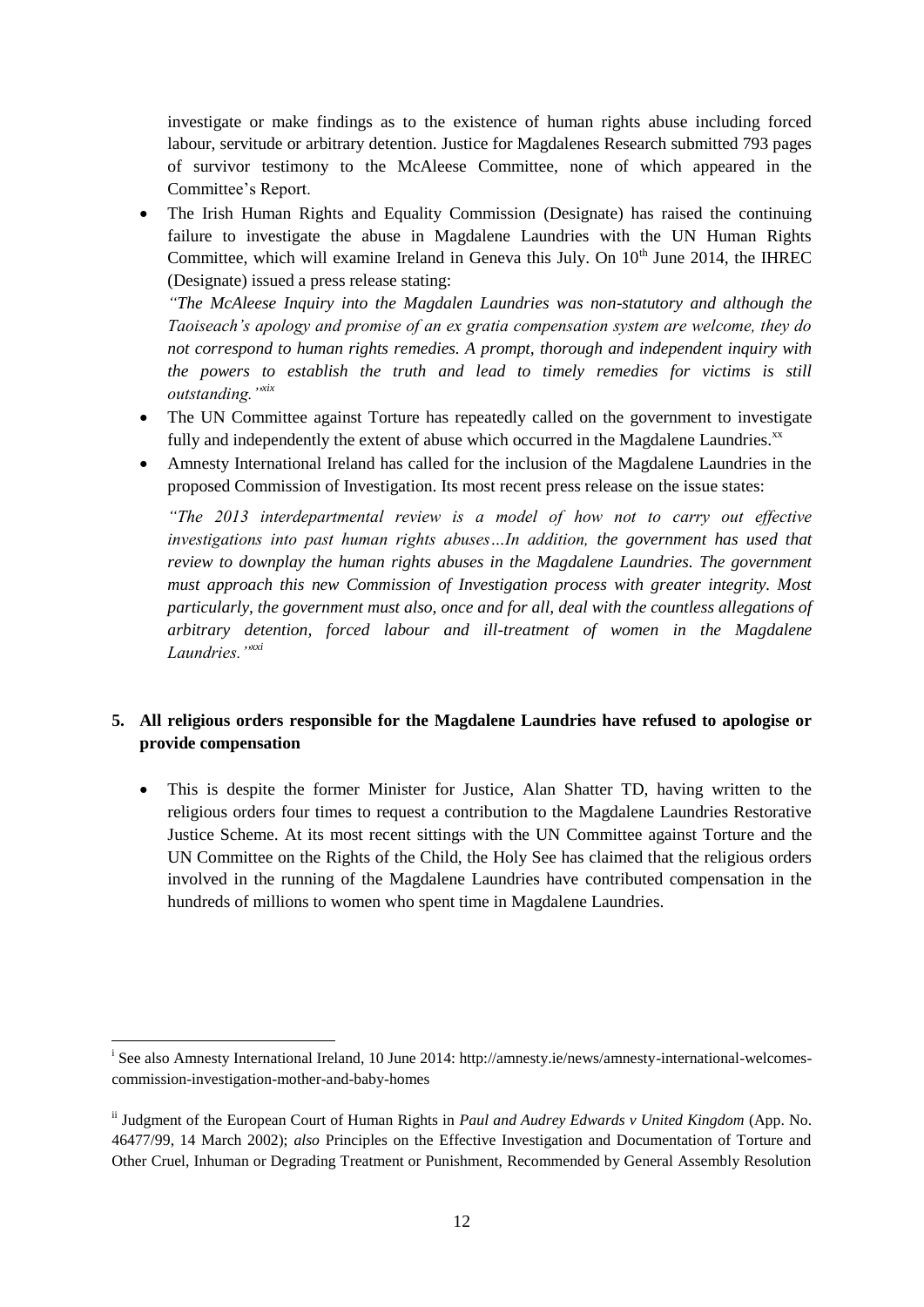55/89 of 4 December 2000, Office of the United Nations High Commissioner for Human Rights, Principle 5(a) (hereinafter "UN Principles"),<http://www2.ohchr.org/english/law/investigation.htm>

iii *Edwards v UK*; UN Principles, Principle 3(a)

iv UN Principles, Principle 3(a)

v Ibid

1

vi *Edwards v UK*

vii Ibid

viii *Edwards v UK*; Istanbul Protocol, Manual on the Effective Investigation and Documentation of Torture and Other Cruel, Inhuman or Degrading Treatment or Punishment, Office of the United Nations High Commissioner for Human Rights (2004) (hereinafter "Istanbul Protocol"), para 116 <http://www.ohchr.org/Documents/Publications/training8Rev1en.pdf>

ix Istanbul Protocol, para 114

x Istanbul Protocol, para 118

xi (Supported by Women's Human Rights Alliance, Adoption Rights Alliance and Bethany Children born out of wedlock, natural mothers Group)

xii See the following excerpt from the McAleese Committee Interim Report

(http://www.justice.ie/en/JELR/Appendix%201.pdf/Files/Appendix%201.pdf)

"35. This archive will not include data disclosed to the Committee by the Religious Orders, which includes personal and sensitive personal data. All such records will be destroyed and/or returned to the relevant Religious Order upon conclusion of the Committee's work and publication of its Report. This is necessary in light of sensitive personal data contained in those records; and the legal obligations of the Orders in their role as data controllers."

xiii See Justice for Magdalenes' public, redacted Principal Submission to the McAleese Committee, pgs. 68-74, esp. 71-2:

(http://www.magdalenelaundries.com/State\_Involvement\_in\_the\_Magdalene\_Laundries\_public.pdf)

<sup>xiv</sup> In 1933, the Department of Local Government and Public Health Annual Report stated that, "[w]ith regard to the … intractable problem presented by unmarried mothers of more than one child, the Sisters-in-Charge of the Magdalene Asylums in Dublin and elsewhere throughout the country are willing to co-operate with the local authorities by admitting them into their institutions. Many of these women appear to be feeble-minded and need supervision and guardianship. The Magdalene Asylum offers the only special provision at present for this class." See Saorstat Eireann, Department of Local Government and Public Health Annual Report (1932-33), p.129

xiv For example see, 21 July 1931, Department of Local Government & Public Health to the Kerry Board of Health (Kerry County Archives: K.B.H/A/14, Minute Book, July 1931-Dec. 1931), in Sean Lucey, *The End of the Irish Poor Law?* (Forthcoming, Manchester University Press, 2014).

<sup>xv</sup> For example see, 21 July 1931, Department of Local Government & Public Health to the Kerry Board of Health (Kerry County Archives: K.B.H/A/14, Minute Book, July 1931-Dec. 1931), in Sean Lucey, *The End of the Irish Poor Law?* (Forthcoming, Manchester University Press, 2014).